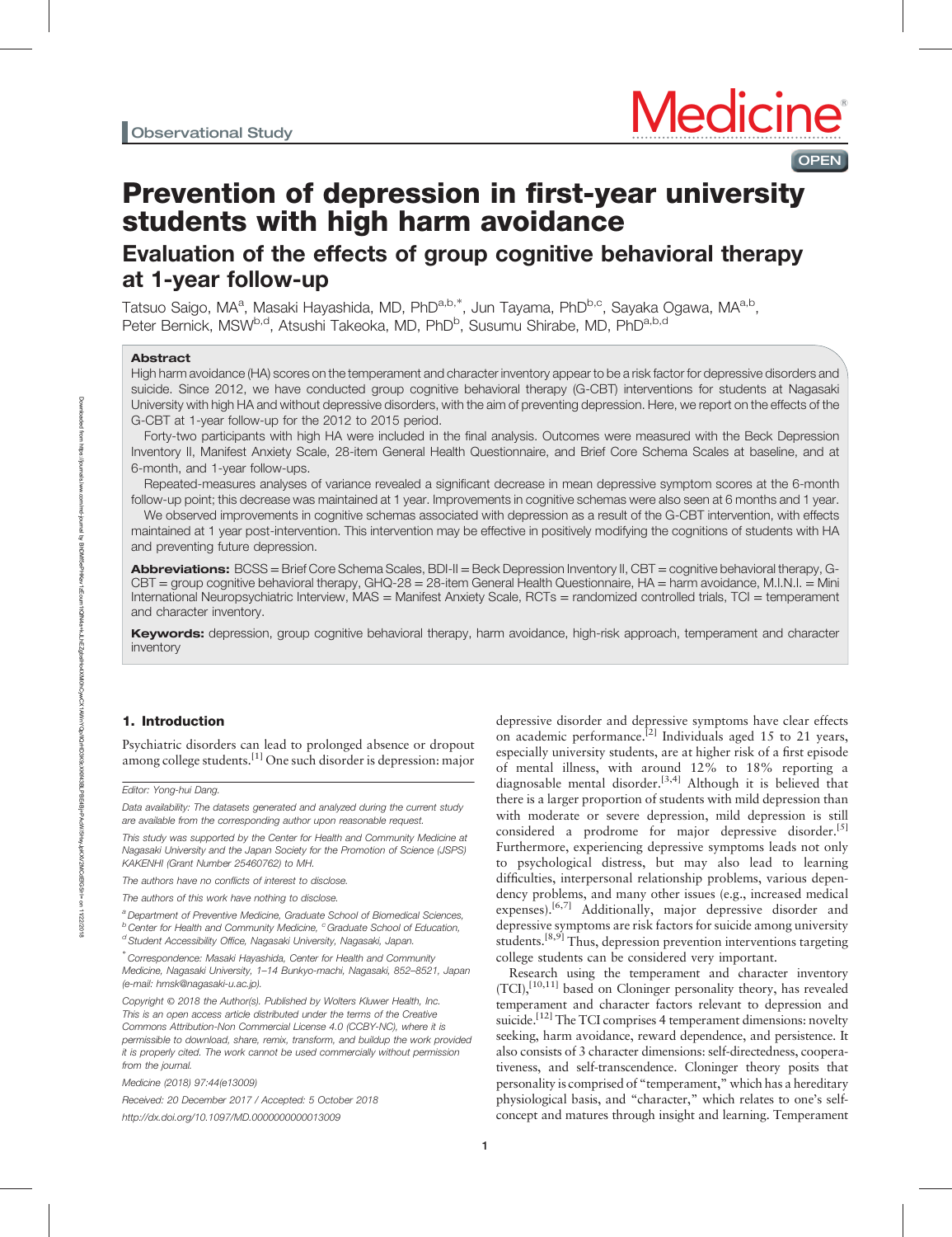relates to our heritable tendency towards self-insight in response to certain behaviors, which in turn promotes character development. Furthermore, character is transformed according to a series of flows, which in turn can lead to changes in temperament. In sum, Cloninger considered personality to be the result of mutual interaction between temperament and character.<sup>[13]</sup>

High scores on the temperament dimension of harm avoidance (HA) have been shown to predict major depressive disorder.<sup>[12,14]</sup> HA relates to traits such as pessimism, worry, fear of uncertainty, shyness towards strangers, and tiring easily.<sup>[13]</sup> In particular, when compared with healthy individuals, persons with major depressive disorder or bipolar disorder, and who have made suicide attempts, have higher HA.<sup>[15-17]</sup> In Japan, high HA among college students has been reported as a risk factor for suicide.<sup>[18,19]</sup> Patients with depression and high HA also tend to have a longer disease duration and greater suicide risk compared with low HA patients with depression. Moreover, HA levels remain high even after pharmacotherapy.[20–22] Thus, high HA may be an important factor in identifying high-risk individuals for interventions targeting the prevention of depression and suicide.

According to guidelines on the treatment of depression, evidence-based psychotherapies, especially cognitive behavioral therapy (CBT), are treatment alternatives to antidepressants for mild depression.<sup>[23–26]</sup> According to a meta-analysis of randomized controlled trials (RCTs) for depression prevention, CBT resulted in a 14% reduction in depression prevalence (based on 19 studies).<sup>[27]</sup> In some RCTs, group CBT (G-CBT) has also been studied with university students.<sup>[28,29]</sup> Seligman et al<sup>[28]</sup> found that after G-CBT, students reported reduced mild depressive symptoms after 3 months, while Vazquez et al<sup>[29]</sup> found that both relaxation and G-CBT groups showed reductions in depressive and anxiety symptoms after 6 months. However, the G-CBT interventions in both of these RCTs targeted students with subthreshold depression, who represent a high-risk group due to the fact that they already have symptoms of depression. From the perspective of depression prevention, targeting university students without depressive symptoms may be more appropriate. Furthermore, no studies have yet investigated the effects of G-CBT at 1 year postintervention in terms of changes in dysfunctional cognitions associated with depressive symptoms, despite such a study being necessary for the assessment of depression prevention.

In this context, we examined the effects of a G-CBT intervention on depression, at 1 year post-intervention, in individuals with high HA but no depressive symptoms at baseline. More importantly, we aimed to clarify how dysfunctional cognitions associated with depressive symptoms improved over 1 year as a result of G-CBT, which has not been studied in this population previously. It was our hope that these findings would provide baseline data for the development of a preventive depression intervention targeting university students. We hypothesized that G-CBT targeting high HA students would result in decreased or maintained depression inventory scores, and reduced dysfunctional cognitions.

### 2. Participants

We focused on students beginning their first year at university between 2012 and 2015. This study used the Japanese version of the revised TCI 140 (TCI-R140J; Kijima, personal communication) to identify students with high HA during the standard student health checks at the beginning of the school year, as HA has been reported to be a risk factor for onset of depression.<sup>[12]</sup> If HA score increases, the risk of developing depression may also



Figure 1. Flow chart showing participation in group cognitive behavioral therapy (G-CBT) by students with high harm avoidance (HA). TCI-R140J = Japanese version of the Temperament and Character Inventory-Revised version 140.

increase.<sup>[14]</sup> An absolute "high HA cutoff" score has not yet been determined, but previous studies in Japan have reported that HA scores of university students with mood disorders<sup>[18]</sup> and those who completed suicide<sup>[19]</sup> were about 1 standard deviation (SD) higher than healthy control subjects. Based on these data, the present study targeted university students with HA scores that were equal to or greater than the overall mean HA score + 1 SD, as these students could be considered to be at higher risk for depression. The mean HA score of students entering in 2012 was  $65.36 \pm 12.20$  (mean $\pm$ SD), and therefore "high HA students" were defined as those with an HA score of  $\geq$ 77.

Next, all students with high HA were invited to participate in the G-CBT intervention during the mental health screening portion of the health check. Students who wanted to participate then went to a G-CBT briefing session, where study procedures were fully explained and written informed consent regarding study participation was obtained. In total, 86 students with high HA provided informed consent (Fig. 1). Participants were then assessed for a major depressive episode or some other affective disorder using the Mini International Neuropsychiatric Interview (M.I.N.I.).<sup>[30]</sup> Study exclusion criteria were as follows: a history of a major depressive episode or some other affective disorder, aged 23 years or older at baseline, being absent from half or more of all G-CBT sessions, dropping out during the follow-up period, and receiving any psychiatric treatment during the follow-up period.

# 3. Materials and methods

#### 3.1. Intervention program

The G-CBT intervention program consisted of a 6-session program that was developed based on the Japanese treatment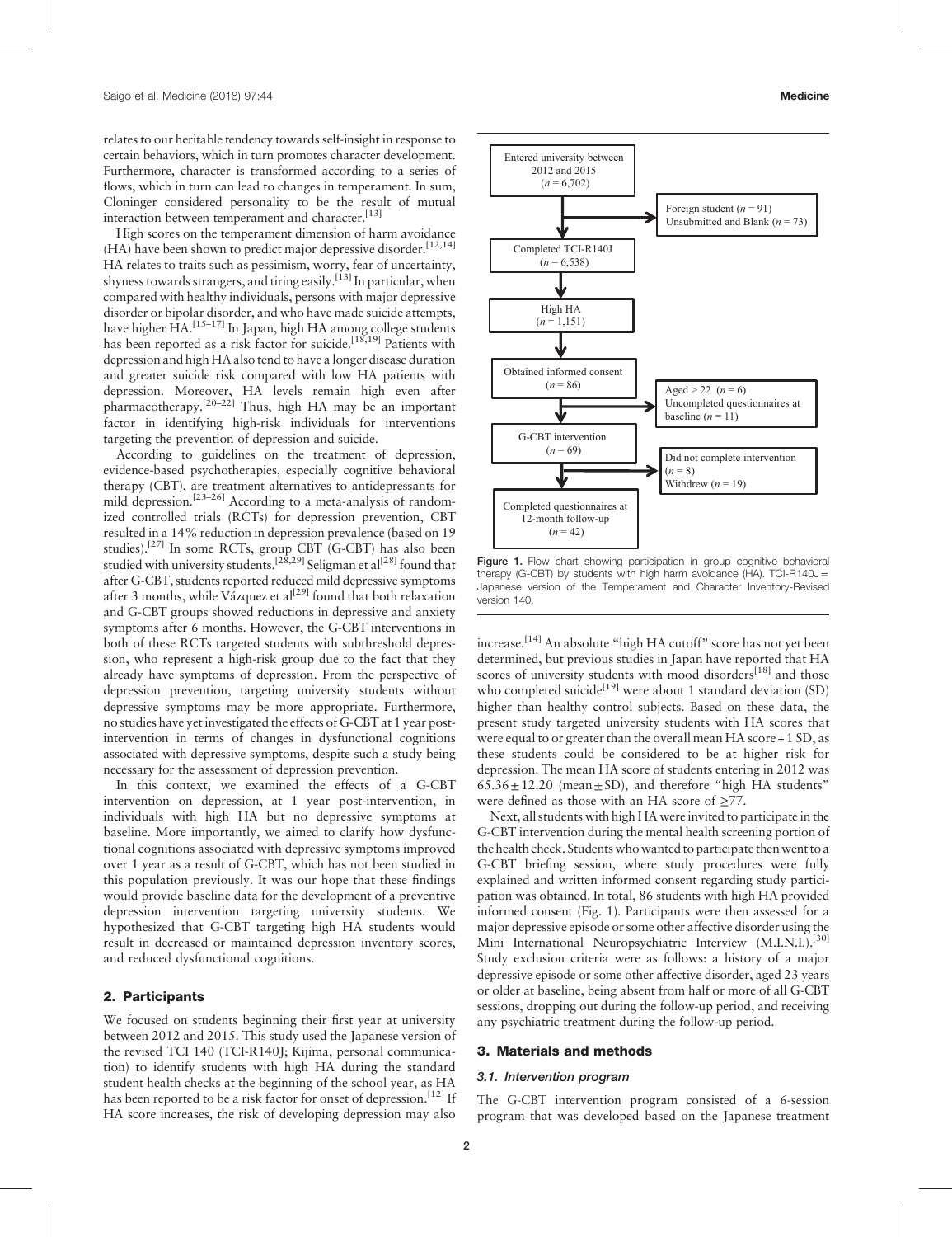manual for therapists published by the Japanese Association for Cognitive Therapy ([http://jact.umin.jp/pdf/cognitive\\_medical.](http://jact.umin.jp/pdf/cognitive_medical.pdf) [pdf\)](http://jact.umin.jp/pdf/cognitive_medical.pdf). The first session entailed education on the CBT theory of the relationship between negative automatic thoughts and psychological symptoms, as well as progressive muscle relaxation training. In the second to fourth sessions, participants were trained in cognitive restructuring using a 7-column technique aimed at changing their relationship to negative automatic thoughts. In the fifth session, participants were taught attribution theory, with a focus on how causal attribution leads to depressive symptoms and helplessness, and were then trained in causal attribution therapy. In the final session, participants engaged in assertiveness training to improve their social skills.

The G-CBT program was conducted once a week over a 6-week period. Groups comprised 4 to 8 participants. Sessions generally lasted 60minutes, except for the first and final sessions, which were each 90minutes. Each G-CBT session was run by 2 trained university counselors.

#### 3.2. Outcome measures

Outcome measures were administered at baseline (T0), 6-month follow-up (T1), and 1-year follow-up (T2). The primary and secondary outcomes are described below.

# 3.3. Primary outcome

3.3.1. Beck Depression Inventory II. The Beck Depression Inventory II (BDI-II) is a self-administered questionnaire comprising 21 items that assess depression severity.<sup>[31]</sup> Each item is rated on a 4-point scale, and the range of total scores is 0 to 63. Cronbach  $\alpha$  for the Japanese version has been reported to be 0.87.[32]

#### 3.4. Secondary outcomes

3.4.1. Manifest Anxiety Scale. The Manifest Anxiety Scale (MAS) is a self-administered questionnaire to assess anxiety symptoms; the original version comprises 50 items derived from the Minnesota Multiphasic Personality Inventory.[33,34] The Japanese version, in contrast, comprises 65 items, including the original 50 items and 15 items from the L scale, a validity scale of the Minnesota Multiphasic Personality Inventory.[35] For the Japanese version the Cronbach  $\alpha$  was 0.92.

3.4.2. Twenty-eight item General Health Questionnaire. The 28-item General Health Questionnaire (GHQ-28) is set of selfadministered questionnaires that assess current physical and psychosocial problems.[36,37] The GHQ-28 comprises 4 subscales: somatic symptoms, anxiety and insomnia, social dysfunction, and depressive symptoms. The Cronbach  $\alpha$  for the Japanese version of the GHQ-28 total score in the present study was 0.77.

3.4.3. Brief Core Schema Scales. The Brief Core Schema Scales (BCSS) is a set of self-administered questionnaires measuring positive and negative schemas about the self and others.<sup>[38]</sup> The BCSS contains 24 items in total, and comprises 4 subscales: positive self-schemas, negative self-schemas, positive other-schemas, and negative other-schemas. The scoring system for the Japanese version is the same as the original. The Cronbach  $\alpha$  for the Japanese version was 0.92.<sup>[39]</sup> The BCSS was used to check for cognitive changes due to the G-CBT intervention. Participants completed the BCSS at baseline and at T1 and T2 follow-up points, but completion at T1 and T2 was voluntary.

#### 3.5. Statistical analyses

All analyses were performed with SPSS 20.0 (SPSS, Inc., Chicago, IL). To determine the effect of the intervention, we conducted a repeated measures analysis of variance (ANOVA) with intervention time (T0, T1, and T2) for all outcome variables. Multiple comparisons between treatment periods were conducted using the Sidak post hoc test. We also calculated effect sizes of  $\eta_p^2$  and Cohen *d*. The effect sizes of  $\eta_p^2$  indicate simple ANOVA main effect, where values around  $0.01$ ,  $0.06$ , and  $0.14$  are considered small, medium, and large, respectively.<sup>[40]</sup> The Cohen  $d$  effect size values of 0.20, 0.50, and 0.80 are generally considered small, medium, and large, respectively.<sup>[41]</sup> Furthermore, we conducted a Pearson correlation analysis with the T0 and T2 scores of the Beck Depression Inventory (BDI), Manifest Anxiety Scale (MAS), 28-item General Health Questionnaire (GHQ-28), and Brief Core Schema Scales (BCSS) variables to examine their effects on BDI-II. Finally, we conducted a propensity score matching analysis to exclude selection bias for students with high HA that participated in the G-CBT intervention and those who did not receive treatment. The covariates were age, sex, 4 dimensions of temperament, and 3 dimensions of character from the TCI-R140J. In the present study, statistical significance was set at  $P < .05$ .

**3.5.1. Ethics.** This study was carried out in accordance with the Declaration of Helsinki. Additionally, the protocol complied with the Ethical Guidelines for Epidemiological Research and Guidelines for Clinical Research developed by the Ministry of Health, Labor, and Welfare by acquiring informed consent from all participants and protecting participants' personal information. This study was approved by the ethics committee of the Nagasaki University Graduate School of Biomedical Sciences (approval number: 10033193).

#### 4. Results

First, a total of 17 participants were excluded after baseline screening: 6 participants (6.9%) were aged over 22 years, and 11 participants (12.8%) provided incomplete baseline questionnaires. Second, a total of 27 participants were excluded after the G-CBT intervention: 8 participants (9.3%) were absent from more than half of the G-CBT sessions, and 19 participants withdrew (22.0%). Consequently, we analyzed the data of 42 participants (21 men, 21 women; mean age  $18.97 \pm 0.81$  years) with completed questionnaires at T2 (Fig. 1). There were no statistically significant differences in sex ratio or ages of participants  $(x^2 (3)=2.905, P=.407)$ .

Table 1 lists demographic data for study participants at T0. There were significant differences between men and women participants in novelty seeking  $(P=.002)$ , self-directedness  $(P=.003)$ , and self-transcendence  $(P=.015)$ . BDI, MAS, GHO-28, and BCSS scores did not differ significantly between men and women participants.

The results for the primary outcome are shown in Table 2. BDI-II scores showed a simple main effect  $(P=.015)$ . Multiple comparison analysis showed significantly reduced scores at T1 compared with T0  $(P=.025)$ , while there was no difference between T0 and T2  $(P=.086)$ . Furthermore, BDI-II scores remained stable from T1 to T2  $(P=.949)$ .

Manifest anxiety showed a marginally significant influence  $(P=.070)$ , but multiple comparison analysis showed no significant differences for T0 to T1 ( $P = .128$ ), T0 to T2 ( $P = .150$ ), and T1 to T2  $(P=.985)$  (Table 2).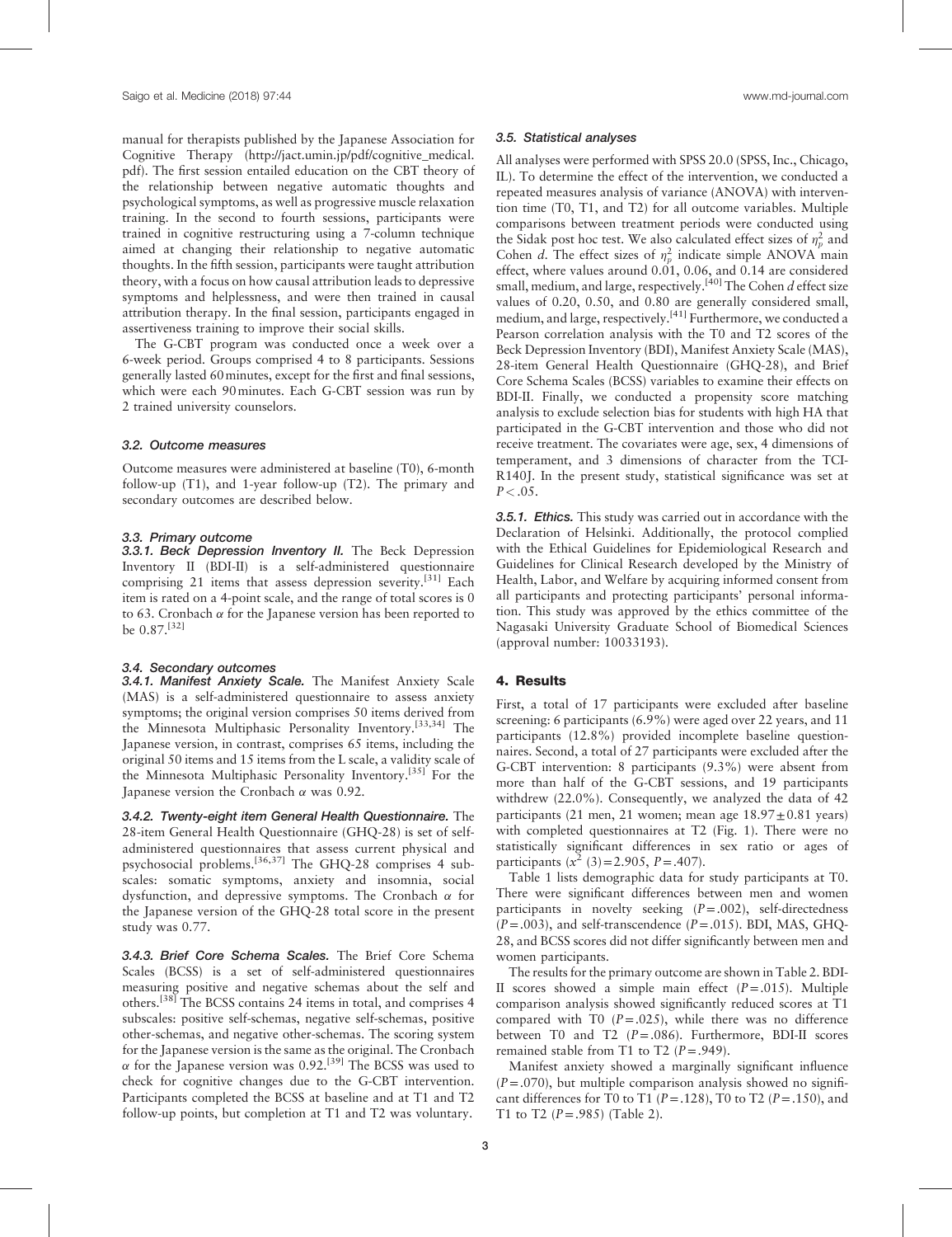Table 1

|                      | All $(N=42)$ |            |                    | Male $(N=21)$ |            |                    |       | Female $(N=21)$ |                    |         |           | <b>Effect size</b> |  |
|----------------------|--------------|------------|--------------------|---------------|------------|--------------------|-------|-----------------|--------------------|---------|-----------|--------------------|--|
| <b>Variables</b>     | M            | <b>SD</b>  | $(95% \text{ CI})$ | M             | <b>SD</b>  | $(95% \text{ CI})$ | M     | <b>SD</b>       | $(95% \text{ CI})$ | t value | P value   | (Cohen d)          |  |
| Age, y               | 18.97        | $\pm 0.81$ | $(18.72 - 19.22)$  | 19.00         | $\pm 0.94$ | $(18.56 - 19.43)$  | 18.95 | $\pm 0.66$      | $(18.64 - 19.25)$  | 0.18    | .851      | 0.12               |  |
| TCI-R140J scores     |              |            |                    |               |            |                    |       |                 |                    |         |           |                    |  |
| <b>NS</b>            | 51.23        | $\pm 5.60$ | $(49.49 - 52.98)$  | 54.28         | ±4.90      | $(52.05 - 56.51)$  | 48.19 | ±4.57           | $(46.10 - 50.27)$  | 4.16    | $.002***$ | 1.29               |  |
| HA                   | 84.33        | ± 5.13     | $(82.73 - 85.93)$  | 84.85         | ± 4.57     | $(82.77 - 86.93)$  | 83.80 | $\pm 5.69$      | $(81.21 - 86.40)$  | 0.65    | .514      | 0.20               |  |
| <b>RD</b>            | 65.76        | ±10.05     | $(62.62 - 68.89)$  | 65.09         | ±10.88     | $(60.14 - 70.04)$  | 66.42 | $\pm 9.36$      | $(62.16 - 70.96)$  | 0.42    | .672      | 0.13               |  |
| Ρ                    | 57.59        | $\pm 9.92$ | $(54.50 - 60.68)$  | 55.71         | $±$ 10.52  | $(50.92 - 60.50)$  | 59.47 | $\pm 9.15$      | $(55.30 - 63.64)$  | 1.23    | .223      | 0.38               |  |
| <b>SD</b>            | 52.85        | ± 11.91    | $(49.14 - 56.56)$  | 47.71         | $+10.32$   | $(43.01 - 52.41)$  | 58.00 | $+11.34$        | $(52.83 - 63.16)$  | 3.07    | $.003***$ | 0.95               |  |
| C                    | 70.19        | $\pm 8.88$ | $(67.42 - 72.96)$  | 68.52         | ±7.99      | $(64.88 - 72.16)$  | 71.85 | ±9.59           | $(67.48 - 76.22)$  | 1.22    | .228      | 0.19               |  |
| <b>ST</b>            | 35.47        | ±7.41      | $(33.16 - 37.78)$  | 38.19         | $\pm 8.00$ | $(34.54 - 41.83)$  | 32.76 | $\pm$ 5.76      | $(30.13 - 35.38)$  | 2.52    | .015      | 0.78               |  |
| <b>BDI-II</b>        | 12.57        | ±7.74      | $(10.15 - 14.98)$  | 12.66         | ±7.61      | $(9.19 - 16.13)$   | 12.47 | $\pm 8.06$      | $(8.80 - 16.14)$   | 0.07    | .937      | 0.02               |  |
| <b>MAS</b>           | 24.04        | $\pm 6.55$ | $(22.00 - 26.09)$  | 24.00         | $\pm 6.39$ | $(21.08 - 26.91)$  | 24.09 | $\pm 6.86$      | $(20.96 - 27.22)$  | 0.04    | .963      | 0.01               |  |
| GHQ-28 total score   | 7.50         | $+5.59$    | $(5.75 - 9.24)$    | 8.09          | ± 5.80     | $(5.44 - 10.74)$   | 6.90  | $+5.42$         | $(4.43 - 9.37)$    | 0.68    | .491      | 0.21               |  |
| Somatic symptoms     | 2.19         | ± 1.74     | $(1.64 - 2.73)$    | 2.33          | ±1.79      | $(1.51 - 3.15)$    | 2.04  | ± 1.71          | $(1.26 - 2.82)$    | 0.52    | .601      | 0.17               |  |
| Anxiety and insomnia | 2.55         | ±1.61      | $(2.04 - 3.04)$    | 2.47          | ±1.63      | $(1.73 - 3.21)$    | 2.61  | $+1.62$         | $(1.87 - 3.35)$    | 0.28    | .777      | 0.09               |  |
| Social dysfunction   | 1.50         | ± 1.71     | $(0.96 - 2.03)$    | 1.80          | ±1.83      | $(0.97 - 2.64)$    | 1.19  | ±1.56           | $(0.47 - 1.90)$    | 1.17    | .246      | 0.36               |  |
| Depressive symptoms  | 1.26         | ±2.10      | $(0.60 - 1.91)$    | 1.47          | ±2.29      | $(0.43 - 2.52)$    | 1.04  | ±1.93           | $(0.16 - 1.92)$    | 0.65    | .516      | 0.20               |  |
| <b>BCSS</b>          |              |            |                    |               |            |                    |       |                 |                    |         |           |                    |  |
| Positive self-image  | 3.31         | $\pm 3.55$ | $(2.20 - 4.41)$    | 2.85          | ±2.81      | $(1.57 - 4.13)$    | 3.76  | $\pm$ 4.18      | $(1.85 - 5.66)$    | 0.82    | .415      | 0.26               |  |
| Negative self-image  | 9.04         | ± 5.41     | $(7.36 - 10.73)$   | 9.38          | ± 5.45     | $(6.89 - 11.86)$   | 8.71  | ± 5.48          | $(6.26 - 11.21)$   | 0.39    | .695      | 0.12               |  |
| Positive other image | 8.57         | ±4.35      | $(7.21 - 9.92)$    | 8.47          | ± 4.21     | $(6.55 - 10.39)$   | 8.66  | ±4.58           | $(6.57 - 10.75)$   | 0.14    | .880      | 0.04               |  |
| Negative other image | 2.21         | ±4.87      | $(0.69 - 3.73)$    | 1.71          | ± 3.46     | $(0.13 - 3.29)$    | 2.71  | $\pm 6.01$      | $(0.02 - 5.45)$    | 0.65    | .513      | 0.20               |  |

Variables are presented as mean±standard deviation and 95% confidence interval. Data were analyzed by Student t test. Men versus women.

BCSS=Brief Core Schema Scales, BDI-II=Beck Depression Inventory II, C=cooperativeness, GHQ-28=28-item General Health Questionnaire, HA=harm avoidance, MAS=Manifest Anxiety Scale, NS= novelty seeking, P=persistence, RD=reward dependence, SD=self-directedness, ST=self-transcendence, TCI-R140J=Temperament and Character Inventory revised short version-Japanese. <sup>\*</sup> P<.05.

 $P < .05$ .<br>\*\*  $P < .01$ .

The effect of G-CBT on the GHQ-28 is shown in Table 2. First, for GHQ-28 total score a simple main effect was observed  $(P=.010)$ . Multiple comparison analysis showed significantly reduced GHQ-28 scores at T1 compared with T0  $(P=.002)$ , while there was no significant difference between T0 and T2  $(P=.231)$ . However, GHQ-28 total score increased significantly from T1 to T2 ( $P < .001$ ). Second, the somatic symptoms subscale showed a marginally significant simple main effect  $(P=.063)$ , but multiple comparison analysis was non-significant for all time periods. Third, the anxiety and insomnia subscale showed a simple main effect  $(P=.010)$ . Multiple comparison analysis showed significantly reduced scores at T1 compared with T0  $(P=.005)$ , but no significant differences at T0 to T2  $(P=.739)$ and T1 to T2 ( $P = .061$ ). Fourth, the social dysfunction subscale

#### Table 2

Psychological symptoms and cognition after group cognitive behavior therapy treatment at 6 months and 1 year follow-up.

|                      | T0   |                 |                                                 | Τ1   |                       |                       | T <sub>2</sub> |                            |                     |      |         |                   |      | <b>Effect size</b>                                                 |      |
|----------------------|------|-----------------|-------------------------------------------------|------|-----------------------|-----------------------|----------------|----------------------------|---------------------|------|---------|-------------------|------|--------------------------------------------------------------------|------|
|                      |      |                 |                                                 |      |                       |                       |                |                            |                     |      |         |                   |      | (Cohen d)                                                          |      |
| <b>Variables</b>     | M    | SD              | $(95% \text{ CI})$                              | M    | <b>SD</b>             | $(95\% \text{ Cl})$   | М              | <b>SD</b>                  | $(95\% \text{ Cl})$ |      |         |                   |      | <i>F</i> value <i>P</i> value $(\eta_n^2)$ TO < T1 TO < T2 T1 < T2 |      |
| BDI-II               |      |                 | $12.57 + 7.74$ (10.15-14.98)                    | 9.11 | $\pm 10.36^{\degree}$ | $(5.88 - 12.35)$ 9.71 |                | ± 10.31                    | $(6.50 - 12.92)$    | 4.39 | .015    | 0.09              | 0.38 | 0.31                                                               | 0.06 |
| <b>MAS</b>           |      |                 | $24.05 \pm 6.55$ (22.00-26.09) 21.69 $\pm$ 9.03 |      |                       | (18.87-24.50          |                | $21.29 + 9.70$             | $(18.26 - 24.30)$   | 2.74 | .070    | 0.06              | 0.30 | 0.33                                                               | 0.04 |
| GHQ-28 total score   |      | $7.50 + 5.59$   | $(5.75 - 9.24)$                                 |      | $5.17 + 5.51$         | $(3.44 - 6.88)$       |                | $7.14 + 7.39$ <sup>T</sup> | $(4.83 - 9.44)$     | 4.89 |         | $.010 \quad 0.10$ | 0.42 | 0.06                                                               | 0.30 |
| Somatic symptoms     |      | 2.19 $\pm$ 1.74 | $(1.64 - 2.73)$                                 | 1.57 | ±1.64                 | $(1.06 - 2.08)$       | 2.17           | ± 2.14                     | $(1.49 - 2.83)$     | 2.85 | .063    | 0.07              | 0.37 | 0.01                                                               | 0.32 |
| Anxiety and insomnia |      | $2.55 + 1.61$   | $(2.04 - 3.04)$                                 |      | $1.57 + 1.59$         | $(1.07 - 2.06)$       |                | $2.19 + 2.08$              | $(1.54 - 2.84)$     | 4.86 |         | $.010 \quad 0.10$ | 0.61 | 0.19                                                               | 0.33 |
| Social dysfunction   | 1.50 | $\pm$ 1.71      | $(0.96 - 2.03)$                                 |      | $1.00 \pm 1.54$       | $(0.51 - 1.48)$       |                | 1.36 $\pm$ 1.92            | $(0.75 - 1.95)$     | 2.17 | .120    | 0.05              | 0.31 | 0.08                                                               | 0.21 |
| Depressive symptoms  |      | $1.26 + 2.10$   | $(0.60 - 1.91)$                                 |      | $1.02 + 1.98$         | $(0.40 - 1.64)$       |                | 1.43 $\pm 2.38$            | $(0.68 - 2.17)$     | 1.41 | .248    | 0.03              | 0.12 | 0.08                                                               | 0.19 |
| <b>BCSS</b>          |      |                 |                                                 |      |                       |                       |                |                            |                     |      |         |                   |      |                                                                    |      |
| Positive self-image  | 3.31 | $+3.55$         | $(2.20 - 4.41)$                                 |      | $5.86 \pm 5.44$       | $(4.16 - 7.55)$       |                | $5.64 + 5.36$              | $(3.96 - 7.35)$     | 9.10 | $-.001$ | 0.18              | 0.56 | 0.51                                                               | 0.04 |
| Negative self-image  |      | $9.04 + 5.41$   | $(7.36 - 10.73)$                                |      | $6.25 + 6.12$         | $(4.69 - 8.59)$       | 7.48           | $\pm 6.34$                 | $(5.50 - 9.45)$     | 6.55 | .002    | 0.13              | 0.41 | 0.27                                                               | 0.13 |
| Positive other image | 8.57 | ±4.35           | $(7.21 - 9.92)$                                 |      | $10.10 + 5.22$        | $(8.46 - 11.72)$      |                | $10.26 \pm 5.12$           | $(8.66 - 11.85)$    | 4.16 | .019    | 0.09              | 0.32 | 0.36                                                               | 0.03 |
| Negative other image | 2.21 | $+4.87$         | $(0.69 - 3.73)$                                 |      | $1.76 + 3.38$         | $(0.70 - 2.81)$       |                | $2.69 \pm 4.96$            | $(1.14 - 4.23)$     | 0.79 | .456    | 0.01              | 0.11 | 0.10                                                               | 0.22 |

Variables are presented as mean ± standard deviation and 95% confidence interval. Data were analyzed by repeated ANOVA followed by Bonferroni post-hoc test. Baseline versus 6 months follow-up and 1 year follow-up. Six months follow-up versus 1 year follow-up.

BCSS=Brief Core Schema Scales, BDI-II=Beck Depression Inventory II, GHQ-28=28-item General Health Questionnaire, MAS=Manifest Anxiety Scale, T0=at baseline, T1=6 months follow-up, T2=1 year follow-up.

 $P^*P$  < .05.  $*$   $P$  < .01.

 $^{\dagger}P < .05$ .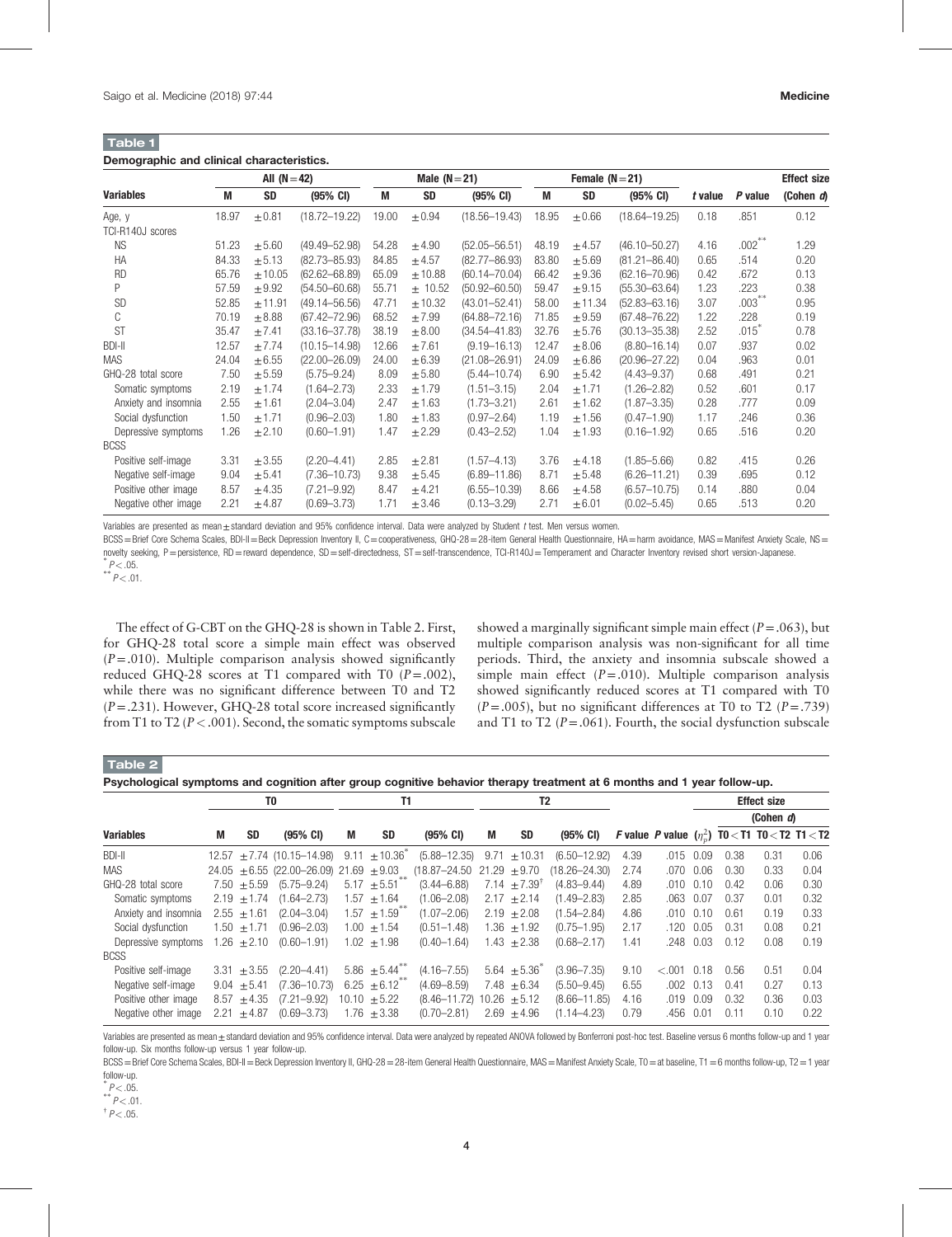| <b>Table 3</b>                                                                |  |  |  |  |  |
|-------------------------------------------------------------------------------|--|--|--|--|--|
| Correlation among changes of variables between baseline and 1 year follow-up. |  |  |  |  |  |

|             |                |                                                    |                   |                      |           | <b>GHQ-28</b>        |           |                       |                   | <b>BCSS</b> |                |                |
|-------------|----------------|----------------------------------------------------|-------------------|----------------------|-----------|----------------------|-----------|-----------------------|-------------------|-------------|----------------|----------------|
|             |                | <b>BDI-II</b>                                      | <b>MAS</b>        | <b>Total score</b>   | SS        | AI                   | <b>SD</b> | DS                    | PS                | <b>NS</b>   | P <sub>0</sub> | N <sub>0</sub> |
|             | <b>BDI-II</b>  | $\overline{\phantom{0}}$                           |                   |                      |           |                      |           |                       |                   |             |                |                |
|             | <b>MAS</b>     | $0.56***$                                          |                   |                      |           |                      |           |                       |                   |             |                |                |
| GHQ-28      | Total score    | $0.77***$                                          | $0.38*$           |                      |           |                      |           |                       |                   |             |                |                |
|             | SS             | $0.52$ **                                          | 0.34              | $0.73***$            |           |                      |           |                       |                   |             |                |                |
|             | Al             | $0.74***$                                          | $0.33*$           | $0.86***$            | 0.51      |                      |           |                       |                   |             |                |                |
|             | SD             | $0.53***$                                          | 0.30              | $0.78***$            | $0.42$ ** | $0.59***$            |           |                       |                   |             |                |                |
|             | <b>DS</b>      | $0.59***$                                          | 0.20              | $0.75***$            | 0.37      | $0.52***$            | $0.52***$ |                       |                   |             |                |                |
| <b>BCSS</b> | PS             | $\begin{matrix} -0.32^* \\ 0.47 \end{matrix}^{**}$ | $-0.82$<br>0.43** | $-0.32$ <sup>*</sup> | $-0.08$   | $-0.17$              | $-0.34$   | $-0.48$ **            |                   |             |                |                |
|             | <b>NS</b>      |                                                    |                   | $-0.27$              | 0.23      | 0.37                 | 0.11      | $-0.08$               | $-0.15$           |             |                |                |
|             | P <sub>0</sub> | $-0.42$ <sup>*</sup>                               | $-0.19$           | $-0.39$              | $-0.20$   | $-0.36$ <sup>*</sup> | $-0.39$   | $-0.28$               | $0.39^{^{\circ}}$ | $-0.34***$  |                |                |
|             | N <sub>O</sub> | $-0.11$                                            | 0.09              | $-0.20$              | 0.11      | $-0.09$              | $-0.19$   | $-0.52$ <sup>**</sup> | $0.48$ **         | $0.49***$   | $-0.15$        |                |

AI = anxiety and insomnia, BCSS = Brief Core Schema Scales, BDI-II = Beck Depression Inventory II, DS = depressive symptoms, GHQ-28 = 28-item General Health Questionnaire, MAS = Manifest Anxiety Scale, NO=Negative other image, NS=negative self-image, PO=positive other image, PS=positive self-image, SD=social dysfunction, SS=somatic symptoms.

 $P < .05$ .<br>\*\*  $P < .01$ .

showed no simple main effect  $(P=.120)$ . Finally, the depressive symptoms subscale also showed no simple main effects  $(P=.248)$ .

The effect of G-CBT on core schemas is shown in Table 2. First, a simple main effect for positive self-image was observed  $(P < .001)$ . Multiple comparison analysis showed significantly higher scores at T1 ( $P = .001$ ) and T2 ( $P = .012$ ) compared with T0, with no difference between T1 and T2  $(P = .971)$ . Second, a simple main effect was shown for negative self-image  $(P=.002)$ . Multiple comparison analysis showed significantly lower scores at T1 compared with T0 ( $P = .009$ ), but no differences from T0 to T2 ( $P = .081$ ), and T1 to T2 ( $P = .378$ ). Third, a simple main effect was shown for positive other image  $(P=.019)$ , but multiple comparison analysis revealed no significant differences for T0 to T1 ( $P = .065$ ), T0 to T2 ( $P = .072$ ), and T1 to T2 ( $P = .988$ ). Finally, no simple main effect was shown for negative other image  $(P=.456).$ 

We verified the treatment effect of G-CBT on BDI-II. We conducted correlation analyses with the T0 and T2 scores of the BDI-II, MAS, GHQ-28, and BCSS (Table 3). BDI-II scores were positively correlated with the MAS ( $r=0.56$ ,  $P < .001$ ), GHQ-28 total score  $(r=0.76, P<.001)$ , and all subscale scores. Additionally, BDI-II scores were positively correlated with the negative self-image  $(r=0.47, P=.002)$  subscale of the BCSS. Furthermore, BDI-II scores were negatively correlated with the positive self  $(r=-0.32, P=.042)$  and other image  $(r=-0.42, P=.005)$ subscale of the BCSS.

The 42 participants who participated in the G-CBT intervention were compared with 1065 participants who had high HA but did not participate in G-CBT. Table 4 presents the matched data of the propensity score analysis results. All scores were nonsignificant.

# 5. Discussion

Our results indicated that G-CBT for students with high HA, but without depressive symptoms, was effective in reducing BDI-II scores at 1 year post-intervention. BDI-II scores declined from T0 to T1, and maintained this improvement from T1 to T2. In terms of secondary outcomes, the MAS score was unchanged from T0 to T2. The GHQ-28 total score declined from T0 to T1, but this improvement was not maintained at T2. The GHQ-28 subscales did not change from T0 to T2, except for the anxiety and insomnia subscales. Scores for these subscales declined from T0 to T1, and maintained this improvement from T1 to T2. This may be explained as noted below.

| Propensity score matching in the comparison of a non-participated to a HA participants. |
|-----------------------------------------------------------------------------------------|
|-----------------------------------------------------------------------------------------|

|                        | Intervention group ( $N = 37$ ) |            |                    |       | Propensity score matching control group $(N = 37)$ |                    |              | <b>Effect size</b> |           |
|------------------------|---------------------------------|------------|--------------------|-------|----------------------------------------------------|--------------------|--------------|--------------------|-----------|
| <b>Variables</b>       | M                               | <b>SD</b>  | $(95% \text{ CI})$ | M     | <b>SD</b>                                          | $(95% \text{ CI})$ | <b>Value</b> | P value            | (Cohen d) |
| Age, y                 | 18.81                           | $+0.66$    | $(18.59 - 19.03)$  | 18.51 | $+0.73$                                            | $(18.26 - 18.75)$  | $t = 1.84$   | .07                | 0.43      |
| Gender (N) male/female |                                 | 18/19      |                    |       | 13/24                                              |                    | $x^2 = 1.98$ | .24                |           |
| TCI-R140J scores       |                                 |            |                    |       |                                                    |                    |              |                    |           |
| <b>NS</b>              | 51.54                           | $+5.57$    | $(49.68 - 53.39)$  | 50.51 | $+7.31$                                            | $(48.07 - 52.95)$  | $t = 0.68$   | .50                | 0.16      |
| HA                     | 83.95                           | $\pm 5.30$ | $(82.17 - 85.71)$  | 85.03 | $+6.64$                                            | $(82.81 - 87.24)$  | $t = 0.77$   | .44                | 0.18      |
| <b>RD</b>              | 66.46                           | ± 10.32    | $(63.01 - 69.90)$  | 67.16 | $+10.43$                                           | $(63.68 - 70.63)$  | $t = 0.29$   | .77                | 0.07      |
|                        | 58.62                           | $+9.55$    | $(55.43 - 61.80)$  | 57.78 | $+11.14$                                           | $(54.07 - 61.49)$  | $t = 0.35$   | .73                | 0.08      |
| <b>SD</b>              | 53.92                           | $+11.73$   | $(50.00 - 57.82)$  | 53.05 | $+9.73$                                            | $(49.81 - 56.29)$  | $t = 0.35$   | .73                | 0.08      |
| C                      | 71.14                           | $+8.65$    | $(68.25 - 74.01)$  | 70.11 | $+10.17$                                           | $(66.71 - 73.49)$  | $t = 0.47$   | .64                | 0.11      |
| <b>ST</b>              | 35.54                           | $+7.43$    | $(33.06 - 38.01)$  | 36.54 | ±8.12                                              | $(33.83 - 39.24)$  | $t = 0.55$   | .58                | 0.13      |

Variables are presented as mean±standard deviation and 95% confidence interval. Data were analyzed with Student t test. Intervention group versus Propensity score matching control group. C=cooperativeness, HA=harm avoidance, NS=novelty seeking, P=persistence, RD=reward dependence, SD=self-directedness, ST=self-transcendence, TCl-R140J=Temperament and Character Inventory revised short version-Japanese.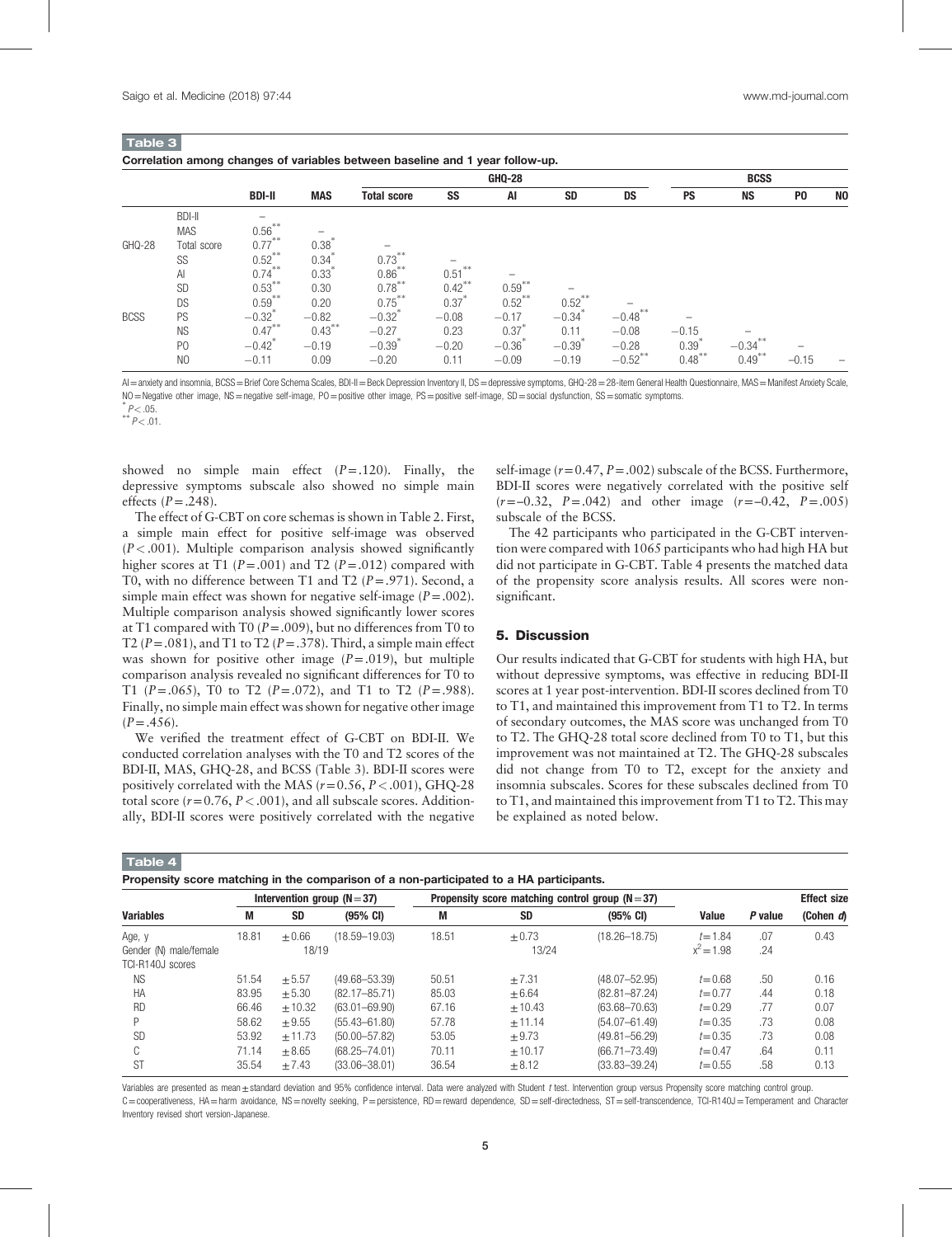First, the G-CBT intervention likely made it easier for participants to control their automatic thoughts, which coincides with Beck cognitive model of depression.<sup>[42]</sup> Negative automatic thoughts can give rise to negative emotions and maladaptive behaviors, while cognitive reconstructing—a key aspect of G-CBT—can be used to reduce these negative automatic thoughts. Previous findings have indicated that reducing negative automatic thoughts results in an improvement in depressive symptoms.[42,43]

Second, our results may be due to the improvement in BCSS scores. Specifically, we observed increases in positive self-schema scores at T2 and a maintained reduction in negative self-schema scores at T1 to T2. According to Beck cognitive model of depression,[42] maladaptive schemas are considered deeper-level constructs compared with automatic thoughts, whereby changes to schemas influence automatic thoughts, which in turn would lead to improvements in psychological symptoms (e.g., depression and anxiety). The fact that the G-CBT intervention influenced schemas even after 1 year may explain the sustained reduction in depressive symptoms.

Third, the results of the correlation analyses between the T0 and T2 treatment changes in the BDI-II, MAS, GHQ-28, and BCSS revealed that positive and negative self-schemas were associated with BDI-II scores. This suggests that self-schemas work to maintain depressive symptoms among university students. Furthermore, because the G-CBT intervention led to improvements in positive self-schemas, negative self-schemas, and depression scores, it is likely that it promoted depression prevention.

It is notable that none of our participants developed depressive disorders and were rather young, meaning that they experienced no degradation in cognitive functioning. This suggests that participants had relatively good cognitive flexibility, which may in turn suggest the possibility of cognitive plasticity. Thus, our results suggest that implementing G-CBT at an early stage may contribute to depression prevention in university students.

Finally, we must mention some of the limitations of this study. First, this was a single-arm study without a control group, and it did not use randomization. Therefore, it was not possible to adequately compare effects of improvements that may have been due to G-CBT. Second, we did not consider the effects of sex or age. Third, the intervention was conducted at a single facility at a regional university in Japan. Fourth, the intervention comprised a total of 6 sessions, which was fewer than the 8 sessions employed by Seligman et al<sup>[28]</sup> and Vázquez et al.<sup>[29]</sup> Finally, this study had a high attrition rate (39.1%). For that reason, we conducted propensity score matching analysis to examine differences in characteristics between the 42 participants who completed the study and 42 other students with high HA, and found no significant differences in sex, age, and TCI scores between the 2 groups. Additionally, submission of the BCSS was voluntary, and this may have increased attrition.

In future studies it will be important to recruit a control group for comparison purposes. Furthermore, because a university education typically spans 4 years, individuals will experience a variety of stressful experiences during that time. Therefore, it is necessary to investigate longer-term changes in the future.

# 6. Conclusion

To summarize, this G-CBT intervention led to decreases in depression scores compared with baseline, and these improvements were maintained at 1 year post-intervention. The G-CBT program also led to changes in schemas associated with depressive symptoms, which may have contributed to depression prevention.

#### Acknowledgments

The authors would like to express their gratitude to the participants of the present study.

# Author contributions

Conceptualization: Tatsuo Saigo, Masaki Hayashida, Sayaka Ogawa, Peter Bernick, Atushi Takeoka, Susumu Shirabe.

- Data curation: Tatsuo Saigo, Masaki Hayashida, Jun Tayama, Sayaka Ogawa, Peter Bernick.
- Formal analysis: Tatsuo Saigo.
- Funding acquisition: Masaki Hayashida.
- Investigation: Tatsuo Saigo, Masaki Hayashida, Jun Tayama, Sayaka Ogawa, Peter Bernick.
- Methodology: Tatsuo Saigo, Masaki Hayashida, Jun Tayama, Peter Bernick, Atushi Takeoka, Susumu Shirabe.
- Project administration: Tatsuo Saigo, Masaki Hayashida, Jun Tayama, Sayaka Ogawa, Peter Bernick, Atushi Takeoka, Susumu Shirabe.
- Resources: Tatsuo Saigo, Masaki Hayashida, Jun Tayama, Susumu Shirabe.
- Supervision: Masaki Hayashida, Jun Tayama.
- Visualization: Tatsuo Saigo.
- Writing original draft: Tatsuo Saigo.
- Writing review & editing: Masaki Hayashida, Jun Tayama, Peter Bernick, Atushi Takeoka, Susumu Shirabe.

#### **References**

- [1] Richardson M, Abraham C, Bond R. Psychological correlates of university students' academic performance: a systematic review and meta-analysis. Psychol Bull 2012;138:353–87.
- [2] Hysenbegasi A, Hass SL, Rowland CR. The impact of depression on the academic productivity of university students. J Ment Health Policy Econ 2005;8:145–51.
- [3] Eisenberg D, Gollust SE, Golberstein SE, et al. Prevalence and correlates of depression, anxiety and suicidality among university students. Am J Orthopsychiatry 2007;77:534–42.
- [4] Mowbray CT, Megivern D, Mandiberg JM, et al. Campus mental health services: recommendations for change. Am J Orthopsychiatry 2006;76:226–37.
- [5] Cuijpers P, Smit F. Subthreshold depression as a risk indicator for major depressive disorder: a systematic review of prospective studies. Acta Psychiatry Scand 2004;109:325–31.
- [6] Andrews B, Wilding JM. The relation of depression and anxiety to lifestress and achievement in students. Br J Psychol 2004;95:509–21.
- [7] Mackenzie S, Wiegel JR, Mundt M, et al. Depression and suicide ideation among students accessing campus health care. Am J Orthopsychiatry 2011;81:101–7.
- [8] Kisch J, Leino EV, Silverman MM. Aspects of suicidal behavior, depression, and treatment in college students: results from the Spring 2000 National College Health Assessment Survey. Suicide Life Threat Behav 2005;35:3–13.
- [9] Gollust SE, Eisenberg D, Golberstein E. Prevalence and correlates of self-injury among university students. J Am Coll Health 2008;56: 491–8.
- [10] Cloninger CR, Przybeck TR, Svrakic DM, et al. The Temperament and Character Inventory (TCI): A Guide to its Development and Use. Center for Psychobiology and Personality, Washington University, St. Louis, MO:1994.
- [11] Cloninger CR, Svrakic DM, Przybeck TR. A psychobiological model of temperament and character. Arch Gen Psychiatry 1993;50:975–90.
- [12] Cloninger CR, Syrakic DM, Przybeck TR, Can personality assessment predict future depression? A twelve-month follow-up of 631 subjects. J Affect Disord 2006;92:35–44.